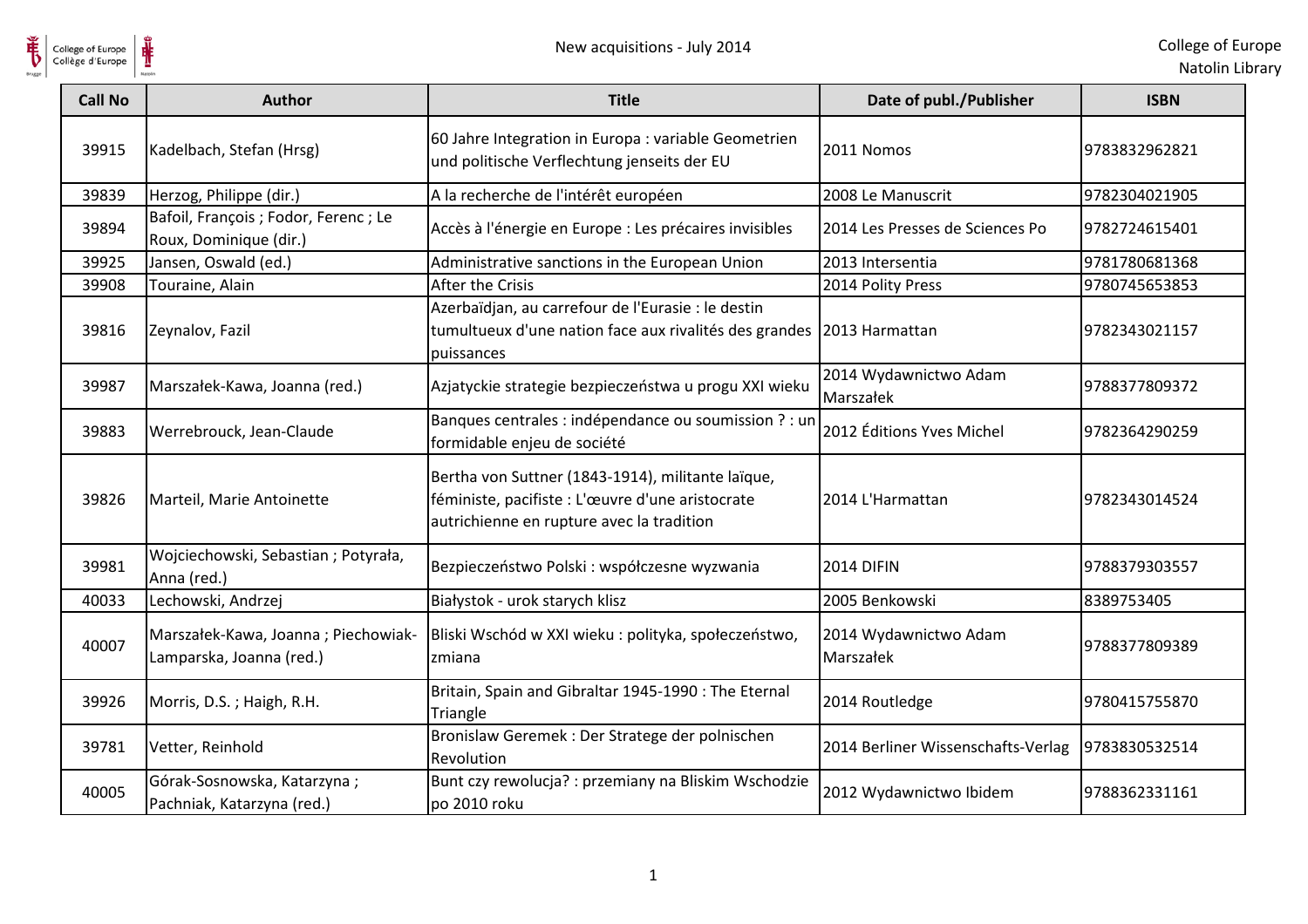

| College of Europe<br>Collège d'Europe |                                                | New acquisitions - July 2014                                                                 |                                        | College of Eur<br>Natolin Lib |
|---------------------------------------|------------------------------------------------|----------------------------------------------------------------------------------------------|----------------------------------------|-------------------------------|
| <b>Call No</b>                        | <b>Author</b>                                  | <b>Title</b>                                                                                 | Date of publ./Publisher                | <b>ISBN</b>                   |
| 39949                                 | Bariatti, Stefania                             | Cases and materials on EU private international law                                          | 2011 Hart Publishing                   | 9781849460279                 |
| 39876                                 | Dedieu, Franck et al.                          | Casser l'euro : Pour sauver l'Europe                                                         | 2014 Les Liens qui libèrent            | 9791020900920                 |
| 39909                                 | Freely, John                                   | Celestial Revolutionary: Copernicus, the Man and His<br>Universe                             | 2014 I.B. Tauris                       | 9781780763507                 |
| 39860                                 | Spector, Céline                                | C'est quoi, l'Europe ?                                                                       | 2014 Gallimard Jeunesse Giboulées      | 9782070656073                 |
| 39836                                 | Les Économistes atterrés                       | Changer l'Europe !                                                                           | 2013 LLL, Les liens qui libèrent       | 9791020900401                 |
| 39774                                 | Berens, Charlyne                               | Chuck Hagel: Moving Forward                                                                  | 2006 University of Nebraska Press      | 9780803248304                 |
| 39910                                 | Demmke, Christoph; Moilanen, Timo              | Civil services in the EU of 27 reform outcomes and the<br>future of the civil service        | 2010 Peter Lang                        | 9783631604663                 |
| 39927                                 | Aalto, Pami                                    | Constructing post-Soviet geopolitics in Estonia                                              | 2003 Routledge                         | 9780714683492                 |
| 39873                                 | Wathelet, Melchior; Wildemeersch,<br>Jonathan  | Contentieux européen                                                                         | 2014 Larcier                           | 9782804467838                 |
| 39874                                 | Wathelet, Melchior ; Wildemeersch,<br>Jonathan | Contentieux européen : textes de procédure et<br>inventaires de jurisprudence                | 2014 Larcier                           | 9782804467838                 |
| 39871                                 | Vidan, Gabrijela                               | Croatie : son histoire culturelle, ses liens avec l'Europe                                   | 2014 L'Harmattan                       | 9782343027319                 |
| 39824                                 | Zuber, Valentine                               | Culte des droits de l'homme                                                                  | 2014 Gallimard                         | 9782070142507                 |
| 39950                                 | Ziegler, Katja S.; Huber, Peter M.             | Current problems in the protection of human rights :<br>perspectives from Germany and the UK | 2013 Hart Publishing                   | 9781849461245                 |
| 39980                                 | Górka, Marek (red.)                            | Cyberbezpieczeństwo jako podstawa bezpiecznego<br>państwa i społeczeństwa w XXI wieku        | <b>2014 DIFIN</b>                      | 9788379303342                 |
| 39954                                 | Andersen, Uwe (Hrsg.)                          | Das Europa der Bürger : Europa besser verstehen und<br>daran mitwirken                       | 2014 Wochenschau Verlag                | 9783899749663                 |
| 39796                                 | Ucakar, Karl; Gschiegl, Stefan                 | Das Politische System Österreichs und die EU                                                 | 2014 Facultas,                         | 9783708911106                 |
| 39797                                 | Sikorski, Radosław                             | Das Polnische Haus: Die Geschichte meines Landes                                             | 2014 CEP Europäische<br>Verlagsanstalt | 9783863930530                 |
| 39830                                 | Riabtchouk, Mykola                             | De la "Petite-Russie" à l'Ukraine                                                            | 2003 Harmattan                         | 2747551342                    |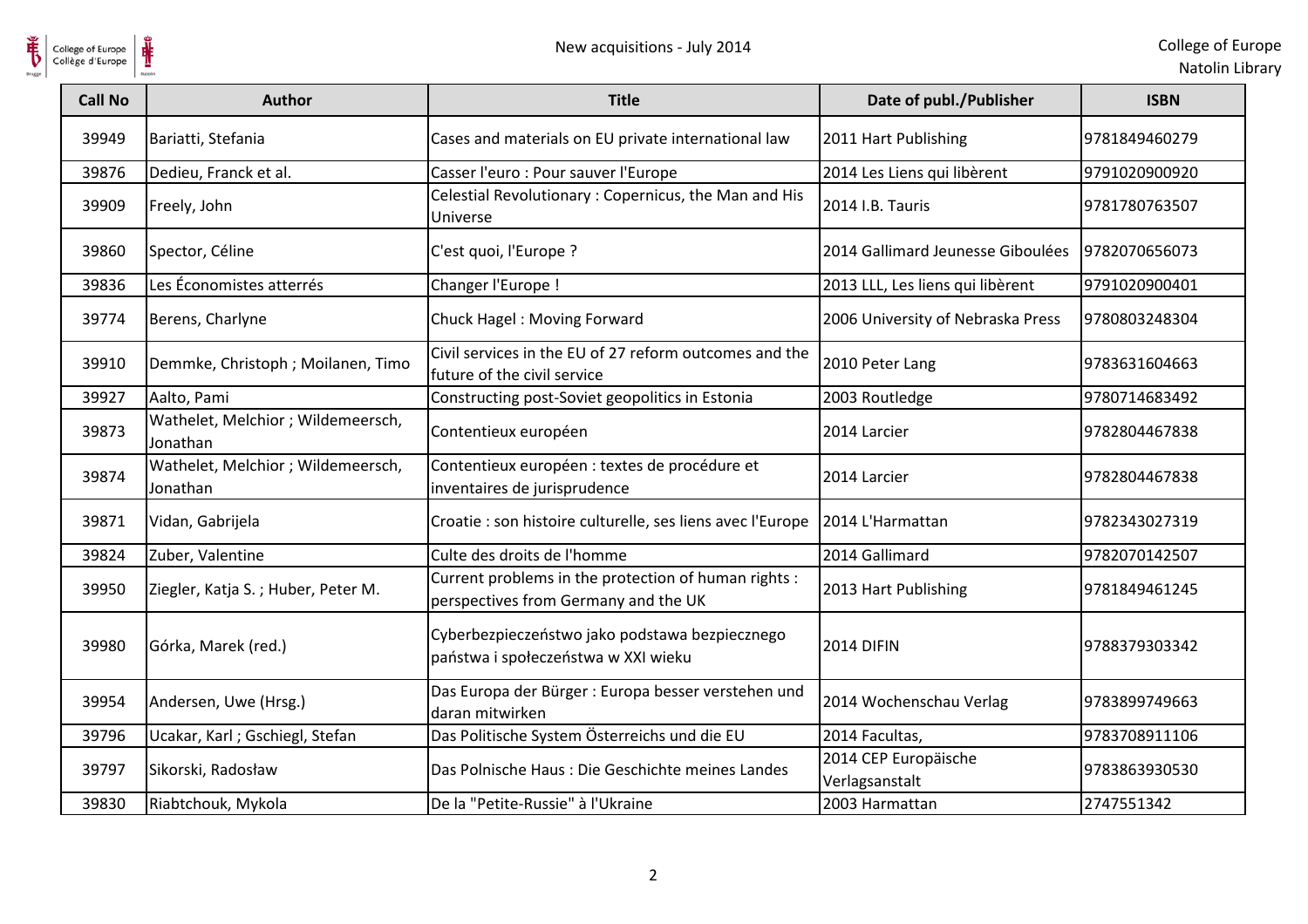

| College of Europe<br>Collège d'Europe | Ů                                                          | New acquisitions - July 2014                                                                                                                                         |                                                                        | College of Eu<br>Natolin Lib |
|---------------------------------------|------------------------------------------------------------|----------------------------------------------------------------------------------------------------------------------------------------------------------------------|------------------------------------------------------------------------|------------------------------|
| <b>Call No</b>                        | <b>Author</b>                                              | <b>Title</b>                                                                                                                                                         | Date of publ./Publisher                                                | <b>ISBN</b>                  |
| 39996                                 | Sobczak, Izydor; Wyrzykowska-<br>Antkiewicz, Monika (red.) | Demografia i bezpieczeństwo społeczne krajów Unii<br>Europejskiej                                                                                                    | 2013 CEDEWU                                                            | 9788375566130                |
| 39782                                 | Kopeinig, Margaretha                                       | Der Dreizehnte Stern: Wie Österreich in die EU kam                                                                                                                   | 2014 Czernin                                                           | 9783707604979                |
| 40036                                 | Szigetvári, Tamás (ed.)                                    | Developing trade and trade policy relations with the<br><b>European Union</b>                                                                                        | 2014 Institute for World Economics<br>of Hungarian Academy of Sciences | 9789633016053                |
| 39793                                 | Heinrichts, Johannes                                       | Die Logik des europäischen Traums                                                                                                                                    | 2014 Academia Verlag                                                   | 9783896656414                |
| 39820                                 | Müller, Jan-Werner                                         | Difficile démocratie : Les idées politiques en Europe au<br>XXe siècle, 1918-1989                                                                                    | 2013 Alma Editeur                                                      | 9782362790911                |
| 39911                                 | Shaffer, Gregory C.; Meléndez-Ortiz,<br>Ricardo (eds.)     | Dispute Settlement at the WTO: The Developing<br><b>Country Experience</b>                                                                                           | 2013 Cambridge Univeristy Press                                        | 9781107684683                |
| 39901                                 | Coutron, Laurent                                           | Droit de l'Union européenne : Institutions, sources,<br>contentieux                                                                                                  | 2013 Dalloz-Sirey                                                      | 9782247130016                |
| 39831                                 | Lagrange, Evelyne ; Sorel, Jean-Marc<br>(dir.)             | Droit des organisations internationales                                                                                                                              | 2013 LGDJ                                                              | 9782275035901                |
| 39833                                 | Boutayeb, Chahira                                          | Droit institutionnel de l'Union européenne :<br>institutions, ordre juridique, contentieux                                                                           | 2014 LGDJ                                                              | 9782275039381                |
| 39832                                 | Rodière, Pierre                                            | Droit social de l'Union européenne                                                                                                                                   | 2014 LGDJ                                                              | 9782275038810                |
| 40019                                 | Dumoulin, Michel et al (dir.)                              | Du Congo belge à la République du Congo : 1955-1965                                                                                                                  | 2012 Peter Lang                                                        | 9789052018416                |
| 40001                                 | Piskorska, Beata; Kosienkowski,<br>Marcin (red.)           | Dyplomacja cyfrowa jako instrument polityki<br>zagranicznej XXI wieku                                                                                                | 2014 Wydawnictwo KUL                                                   | 9788377028025                |
| 40029                                 | Bajomée, Alain                                             | Elements d'anthropologie culturelle                                                                                                                                  | 2012 Cefal                                                             | 9782871303374                |
| 39916                                 | Busch, Christoph ; Schulte-Nölke, Hans<br>(eds.)           | EU compendium, fundamental rights and private law :<br>a practical tool for judges                                                                                   | 2011 Sellier. European Law<br>Publishers                               | 9783866531789                |
| 39928                                 | Delvaux, Bram; Hunt, Michaël; Talus,<br>Kim (eds.)         | EU Energy Law and Policy Issues. Vol. 4                                                                                                                              | 2014 Intersentia                                                       | 9781780681870                |
| 39929                                 | Holwerda, Marijn                                           | EU Regulation of Cross-Border Carbon Capture and<br>Storage : Legal Issues Under the Directive on the<br>Geological Storage of CO2 in the Light of Primary EU<br>Law | 2014 Intersentia                                                       | 9781780681900                |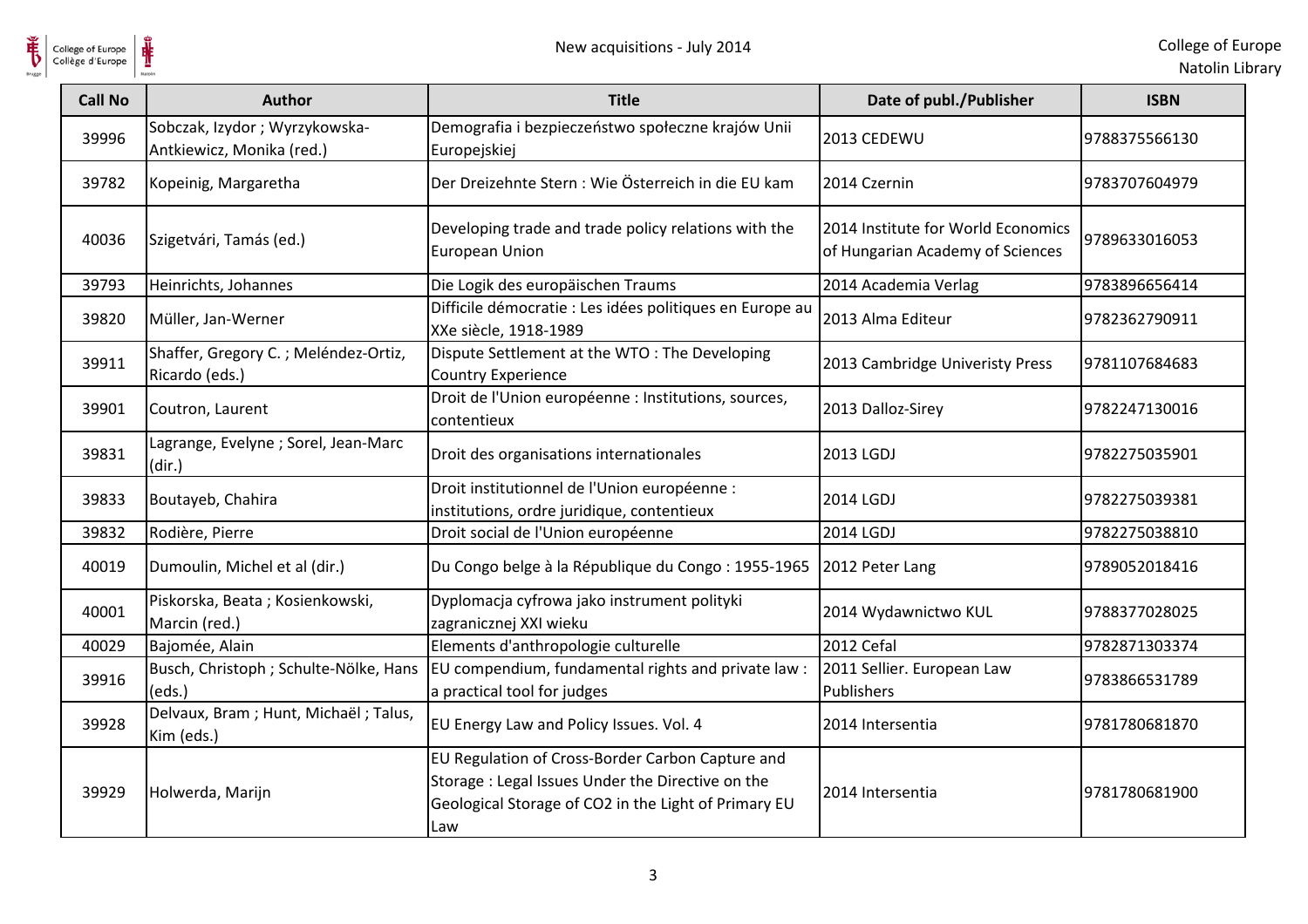

| College of Europe<br>Collège d'Europe |                                                             | New acquisitions - July 2014                                                                                                                          |                                                                        | College of Eur<br>Natolin Lib |
|---------------------------------------|-------------------------------------------------------------|-------------------------------------------------------------------------------------------------------------------------------------------------------|------------------------------------------------------------------------|-------------------------------|
| <b>Call No</b>                        | <b>Author</b>                                               | <b>Title</b>                                                                                                                                          | Date of publ./Publisher                                                | <b>ISBN</b>                   |
| 40035                                 | Ludvig, Zsuzsa (ed.)                                        | Eurasian Challenges: Partnerships with Russia and<br>Other Issues of the Post-Soviet Area                                                             | 2013 Institute for World Economics<br>of Hungarian Academy of Sciences | 9789633015926                 |
| 39783                                 | Hickel, Rudolf; König, Johann-Günther                       | Euro stabilisieren EU demokratisieren : Aus den Krisen<br>lernen                                                                                      | 2014 Klaus Kellner                                                     | 9783956510250                 |
| 39787                                 | Neisser, Heinrich                                           | Europa : Eine kritische Zwischenbilanz                                                                                                                | 2014 Edition Steinbauer                                                | 9783902494610                 |
| 39788                                 | Gehler, Michael                                             | Europa : von der Utopie zur Realität                                                                                                                  | 2014 Innsbruck-Wien                                                    | 9783852189383                 |
| 40038                                 | Menon, Anand                                                | Europa stan unii                                                                                                                                      | 2013 Centrum Europejskie Natolin                                       | 9788362818952                 |
| 40037                                 | Menon, Anand                                                | Europa stan unii                                                                                                                                      | 2013 Centrum Europejskie Natolin                                       | 9788362818952                 |
| 39917                                 | Pernice, Ingolf; Otto, Lars S. (Hrsg.)                      | Europa vermitteln im Diskurs : Entstehung einer<br>Europäischen Öffentlichkeit                                                                        | 2011 Nomos                                                             | 9783832960575                 |
| 39786                                 | Trampert, Rainer                                            | Europa zwischen Weltmacht und Zerfall                                                                                                                 | 2014 Schmetterling Stuttgart                                           | 3896570676                    |
| 39918                                 | Leitl, Christoph ; Verheugen, Günhter<br>(Hrsg.)            | Europa? Europa! Wo liegt die Zukunft unseres<br>Kontinents? What lies ahead for the future of our<br>continent?                                       | 2011 Nomos                                                             | 9783832962883                 |
| 39919                                 | Petersen, Lars Ole                                          | Europäisierung der Diplomatie : Völker- und<br>europarechtliche Rahmenbedingungen                                                                     | 2011 Duncker & Humblot                                                 | 9783428134786                 |
| 39845                                 | Poncelet, Bruno                                             | Europe : biographie non autorisée : de la "paix<br>américaine" à la "civilisation poubelle"                                                           | 2014 Aden                                                              | 9782805920301                 |
| 39903                                 | Riva, Jeanne                                                | Europe à géométrie variable : la survie de l'UE : quatre<br>scénarios prospectifs sur le devenir possible de l'Union 2013 L'Harmattan<br>européenne / |                                                                        | 9782343016818                 |
| 39842                                 | Girault, René ; Bossuat, Gérard (dir.)                      | Europe brisée, Europe retrouvée : nouvelles réflexions<br>sur l'unité européenne au XXe siècle                                                        | 1994 Publications de la Sorbonne                                       | 2859442553                    |
| 39882                                 | Delaume, Coralie                                            | Europe, les Etats désunis                                                                                                                             | 2014 Michalon                                                          | 9782841867332                 |
| 39881                                 | Herzog, Philippe                                            | Europe, réveille-toi !                                                                                                                                | 2013 Le Manuscrit                                                      | 9782304042269                 |
| 39789                                 | Koenig, Christian ; Schreiber, Kristina ;<br>Dennis, Sandra | European Competition Law in a Nutshell                                                                                                                | 2011 Lexxion                                                           | 9783869651583                 |
| 39930                                 | Reich, Norbert et al.                                       | European Consumer Law                                                                                                                                 | 2014 Intersentia                                                       | 9781780680866                 |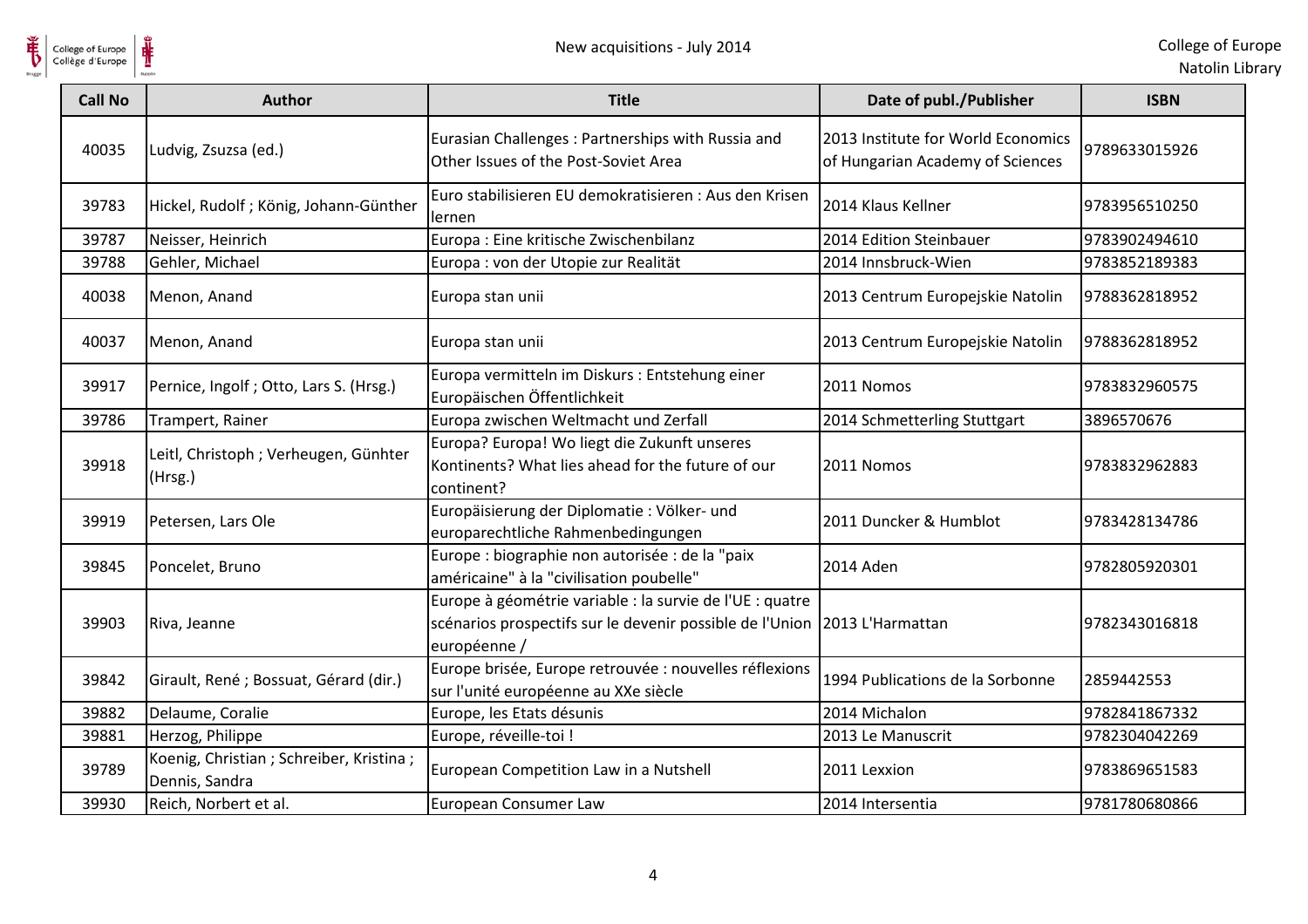

| <b>Call No</b> | <b>Author</b>                                                          | <b>Title</b>                                                                                                                                                  | Date of publ./Publisher          | <b>ISBN</b>    |
|----------------|------------------------------------------------------------------------|---------------------------------------------------------------------------------------------------------------------------------------------------------------|----------------------------------|----------------|
| 39775          | Neergaard, Ulla B.; Nielsen, Ruth (ed.)                                | European legal method : towards a new legal realism?                                                                                                          | 2013 DJØF Publishing             | 9788757431254  |
| 39979          | Dyduch, Joanna; Michalewska-Pawlak,<br>Małgorzata; Murphy, Ryan (eds.) | European Union as a global actor                                                                                                                              | 2014 Oficyna Wydawnicza ASPRA    | 19788375455229 |
| 40010          | Barnard, Catherine; Peers, Steve (ed.)                                 | <b>European Union Law</b>                                                                                                                                     | 2014 Oxford University Press     | 9780199686117  |
| 40011          | Barnard, Catherine; Peers, Steve (ed.)                                 | European Union Law                                                                                                                                            | 2014 Oxford University Press     | 19780199686117 |
| 40009          | Barnard, Catherine; Peers, Steve (ed.)                                 | European Union Law                                                                                                                                            | 2014 Oxford University Press     | 9780199686117  |
| 39931          | Ramaekers, Eveline                                                     | European Union property law : from fragments to a<br>system                                                                                                   | 2013 Intersentia                 | 9781780681719  |
| 39884          | Favari, Danièle                                                        | Europe-Etats-Unis : les enjeux de l'accord de libre-<br>échange : les coulisses du TAFTA                                                                      | 2014 Editions Yves Michel        | 9782364290518  |
| 39848          | Bernard, Diane et al. (coord.)                                         | Fondements et objectifs des incriminations et des<br>peines en droit européen et international                                                                | 2013 Anthemis                    | 9782874556708  |
| 39790          | Hagenmeyer, Moritz                                                     | Food information regulation : commentary on<br>regulation (EU) No. 1169/2011 on the provision of<br>food information to consumers                             | 2012 The Legal Publisher Lexxion | 9783869652061  |
| 39866          | Chaput, Paul                                                           | France face à l'initiative de défense stratégique de<br>Ronald Reagan (1983-1986) : De la guerre des étoiles à 2013 L'Harmattan<br>la construction européenne |                                  | 9782343015439  |
| 39853          | Braouet, Christophe                                                    | France-Allemagne, partenaires pour l'Europe : 50 après<br>le Traité de l'Elysée                                                                               | 2013 All Contents Press          | 9782919021055  |
| 39957          | Levitt, Steven D.; Dubner, Stephen J.                                  | Freakonomia : świat od podszewki                                                                                                                              | 2011 Znak                        | 9788324014477  |
| 40006          | Niedziela, Szymon                                                      | Fundamentalizm muzułmański w Algierii : znaczenie<br>wewnętrzne i oddziaływanie międzynarodowe                                                                | 2013 Dom Wydawniczy Duet         | 9788362558735  |
| 39932          | De Vos, Marc; Culliford, Philippe (eds.)                               | <b>Gender Quotas for Company Boards</b>                                                                                                                       | 2014 Intersentia                 | 19781780682297 |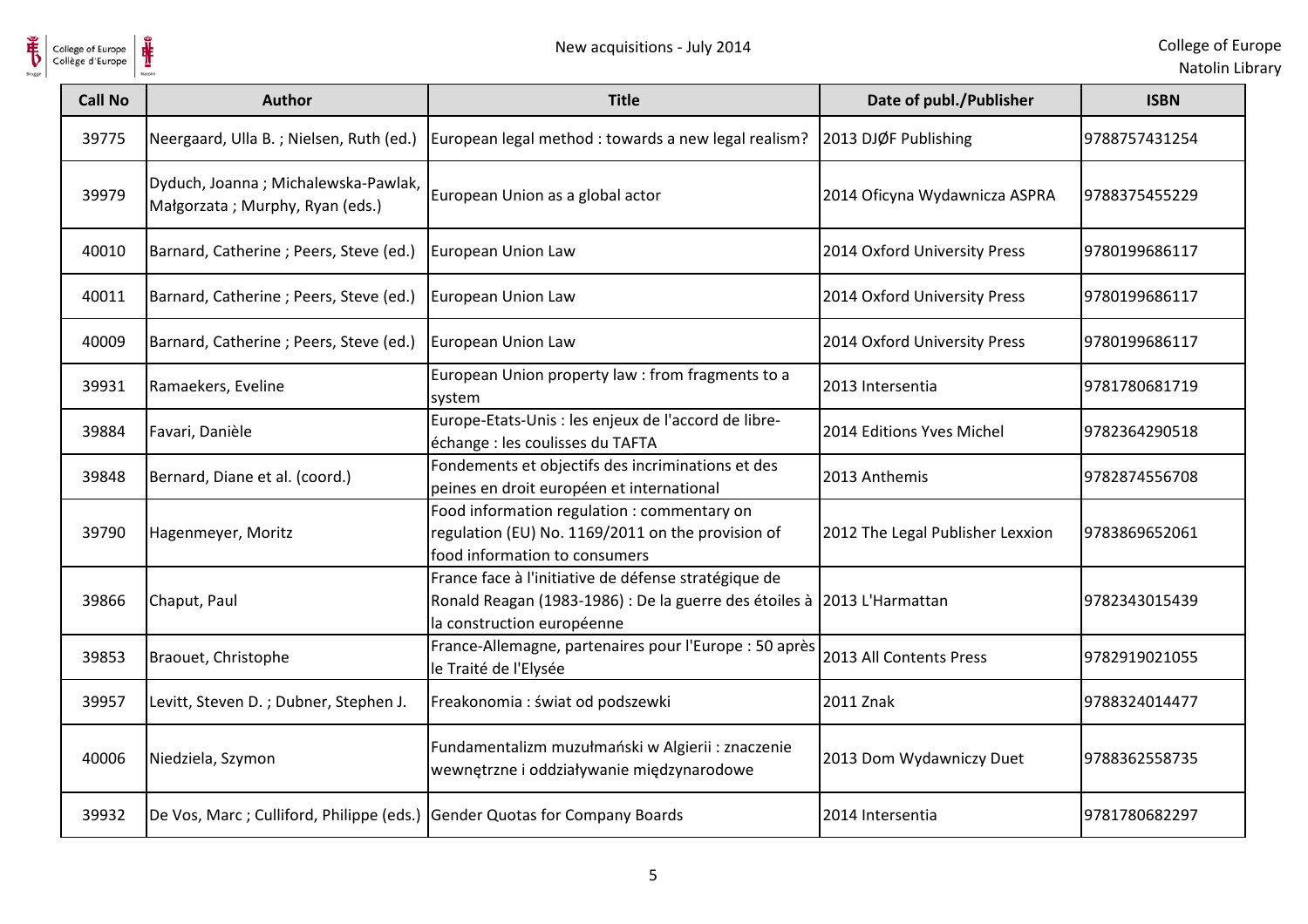| <b>Call No</b> | <b>Author</b>                                          | <b>Title</b>                                                                                                                                                           | Date of publ./Publisher            | <b>ISBN</b>   |
|----------------|--------------------------------------------------------|------------------------------------------------------------------------------------------------------------------------------------------------------------------------|------------------------------------|---------------|
| 39933          | Reich, Norbert                                         | General Principles of EU Civil Law                                                                                                                                     | 2014 Intersentia                   | 9781780681764 |
| 40032          | Puigjaner, Josep-Maria                                 | Getting to know Catalonia                                                                                                                                              | 2002 Generalitat de Catalunya      | 8439338546    |
| 39951          | Elhauge, Einer ; Geradin, Damien                       | Global Competition Law and Economics                                                                                                                                   | 2011 Hart Publishing               | 9781849460446 |
| 39975          | Marszałek-Kawa, Joanna                                 | Globalna potęga Chin: czynniki i perspektywy                                                                                                                           | 2014 Wydawnictwo Adam<br>Marszałek | 9788377809419 |
| 39978          | Sibiga, Grzegorz (red.)                                | Główne problemy prawa do informacji w świetle<br>prawa i standardów międzynarodowych, europejskich i 2013 Wydawnictwo C. H. Beck<br>wybranych państw Unii Europejskiej |                                    | 9788325563752 |
| 39888          | Lecomte, Bernard                                       | Gorbatchev                                                                                                                                                             | 2014 Perrin                        | 9782262031435 |
| 39868          | Le Ny, Marc                                            | Hannah Arendt : le temps politique des hommes : le<br>temps comme dimension de la phénoménologie<br>existentielle et politique                                         | 2013 L'Harmattan                   | 9782343022345 |
| 40023          | Gillen, Jacques (coord.)                               | Henri La Fontaine : Prix Nobel de la Paix 1913 : un<br>Belge épris de justice                                                                                          | 2012 Racine                        | 9782873868222 |
| 39895          | Wieviorka, Olivier                                     | Histoire du débarquement en Normandie : Des origines<br>à la libération de Paris 1941-1944                                                                             | 2014 Seuil                         | 9782021143720 |
| 39934          | Tamarit Sumalla, Josep Maria                           | Historical memory and criminal justice in Spain : a case<br>of late transitional justice                                                                               | 2013 Intersentia                   | 9781780681436 |
| 39855          | Bové, José ; Luneau, Gilles                            | Hold-up à Bruxelles : Les lobbies au cœur de l'Europe                                                                                                                  | 2014 La Découverte                 | 9782707178220 |
| 39870          | Gura, Radovan; Styczyńska, Natasza<br>(dir.)           | Identités et espaces publics européens                                                                                                                                 | 2014 L'Harmattan                   | 9782343025834 |
| 40039          | Jędrzejewska-Pyrzanowska, Magdalena<br>$(\text{red.})$ | Ignacy Jan Paderewski - Polak i obywatel świata                                                                                                                        | 2010 Centrum Europejskie Natolin   | 9788362818679 |
| 40040          | Jędrzejewska-Pyrzanowska, Magdalena<br>$(\text{red.})$ | Ignacy Jan Paderewski - Polak i obywatel świata                                                                                                                        | 2010 Centrum Europejskie Natolin   | 9788362818679 |
| 39791          | Davied, Norman                                         | Im Herzen Europas : Geschichte Polens                                                                                                                                  | 2006 C.H.Beck                      | 9783406467097 |
| 39955          | Potluka, Oto et al.                                    | Impact of EU cohesion policy in Central Europe                                                                                                                         | 2010 Leipziger Universitätsverlag  | 9783865835413 |
| 39912          | Boeck, Brian J.                                        | Imperial Boundaries : Cossack Communities and<br>Empire-building in the Age of Peter the Great                                                                         | 2013 Cambridge University Press    | 9781107695016 |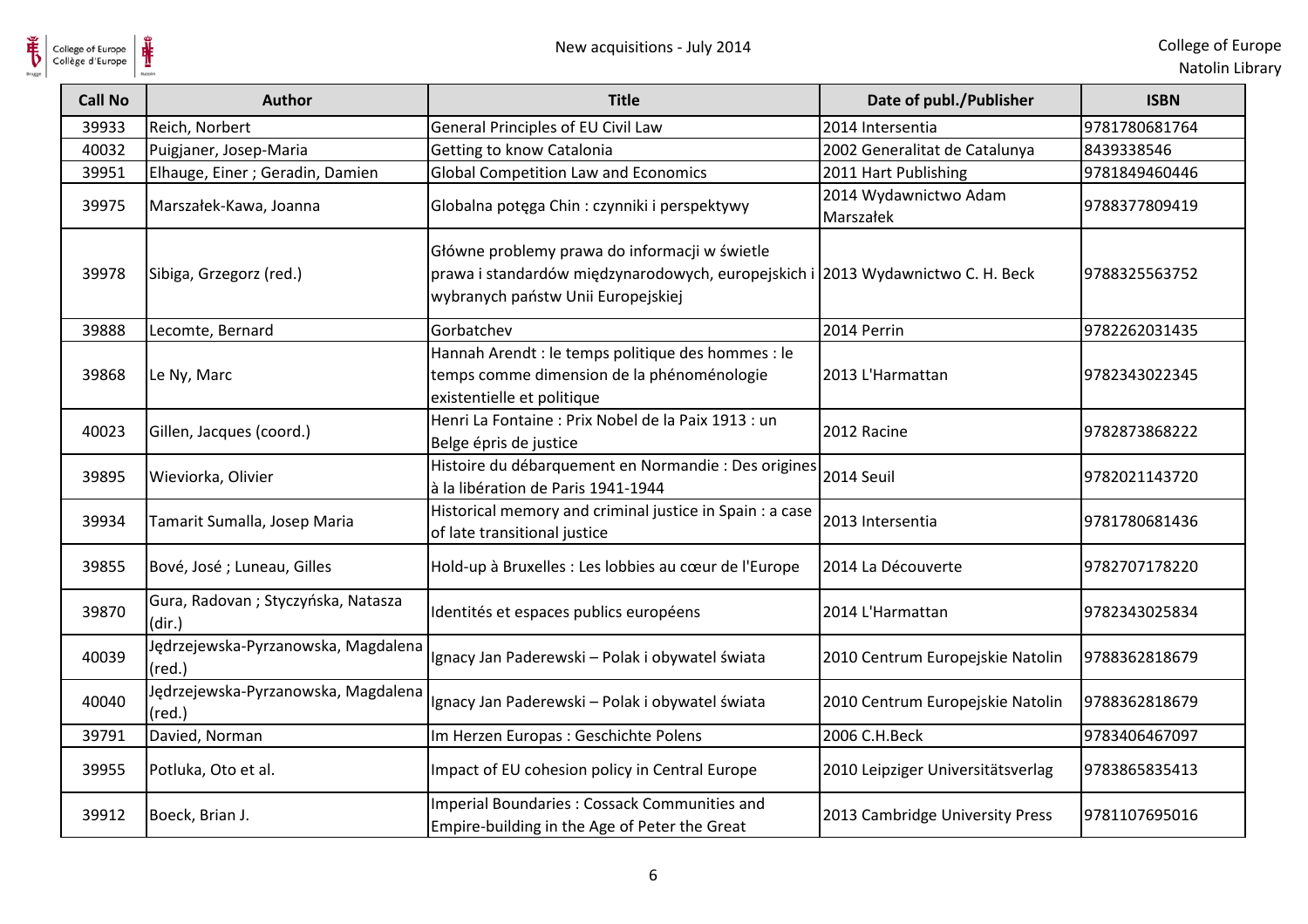

| <b>Call No</b> | <b>Author</b>                                                                 | <b>Title</b>                                                                                           | Date of publ./Publisher                 | <b>ISBN</b>   |
|----------------|-------------------------------------------------------------------------------|--------------------------------------------------------------------------------------------------------|-----------------------------------------|---------------|
| 39977          | Kraś, Ireneusz (red.)                                                         | Instytucjonalny wymiar członkostwa Polski w Unii<br>Europejskiej                                       | 2014 Akademia im. Jana Długosza         | 9788374553599 |
| 39962          | Domagała, Arkadiusz                                                           | Integracja Polski z Unią Europejską                                                                    | 2011 Oficyna Wydawnicza Łośgraf         | 9788362726233 |
| 39952          | Derclaye, Estelle ; Leistner, Matthias                                        | Intellectual property overlaps : a European perspective 2011 Hart Publishing                           |                                         | 9781841139500 |
| 39972          | Bielecki, Czesław                                                             | Jest alternatywa : każdy wie tyle, ile wiedzieć chce -<br>szczególnie w polityce                       | 2014 Wydawnictwo Poltext                | 9788375613223 |
| 39792          | Becher, Peter (hrsg.)                                                         | Kakanische Kontexte: Reden über die Mitte Europas                                                      | 2014 Otto Müller                        | 9783701312160 |
| 39920          | Kijowska, Marta                                                               | Kurier der Erinnerung : das Leben des Jan Karski                                                       | 2014 C.H. Beck                          | 9783406660733 |
| 39973          | Blumsztajn, Seweryn ; Sutowski, Michał Kuroń : przewodnik Krytyki Politycznej |                                                                                                        | 2014 Wydawnictwo Krytyki<br>Politycznej | 9788364682063 |
| 39829          | Lebedynsky, Iaroslav                                                          | La Crimée, des Taures aux Tatars                                                                       | 2014 L'Harmattan                        | 9782343027951 |
| 39841          | Hertzog, Robert ; Mestre, Christian ;<br>Petit, Yves (dir.)                   | La crise financière et budgétaire en Europe : Un<br>moment de vérité pour la construction européenne ? | 2013 Presses universitaires de<br>Nancy | 9782814301689 |
| 39837          | De Ruest, Éric ; Duterme, Renaud                                              | La dette cachée de l'économie : Un scandale planétaire 2014 Les Liens qui libèrent                     |                                         | 9791020901026 |
| 39847          | Tavernier, Paul; Pettiti, Christophe<br>(dir.)                                | La France et la Cour européenne des droits de<br>l'homme : La jurisprudence en 2009 et 2010            | 2013 Anthemis                           | 9782874556524 |
| 39818          | Berthelot, Pierre (dir.)                                                      | La géopolitique de l'eau dans le monde arabe : Entre<br>constantes et changements                      | 2013 L'Harmattan                        | 9782343025018 |
| 39905          | Burgorgue-Larsen, Laurence (dir.)                                             | La justice sociale saisie par les juges en Europe                                                      | 2013 Pedone                             | 9782233006714 |
| 40017          | Bartolini, Stefano                                                            | La mobilisation politique de la gauche européenne<br>(1860-1980) : Le clivage de classe                | 2012 Université de Bruxelles            | 9782800414775 |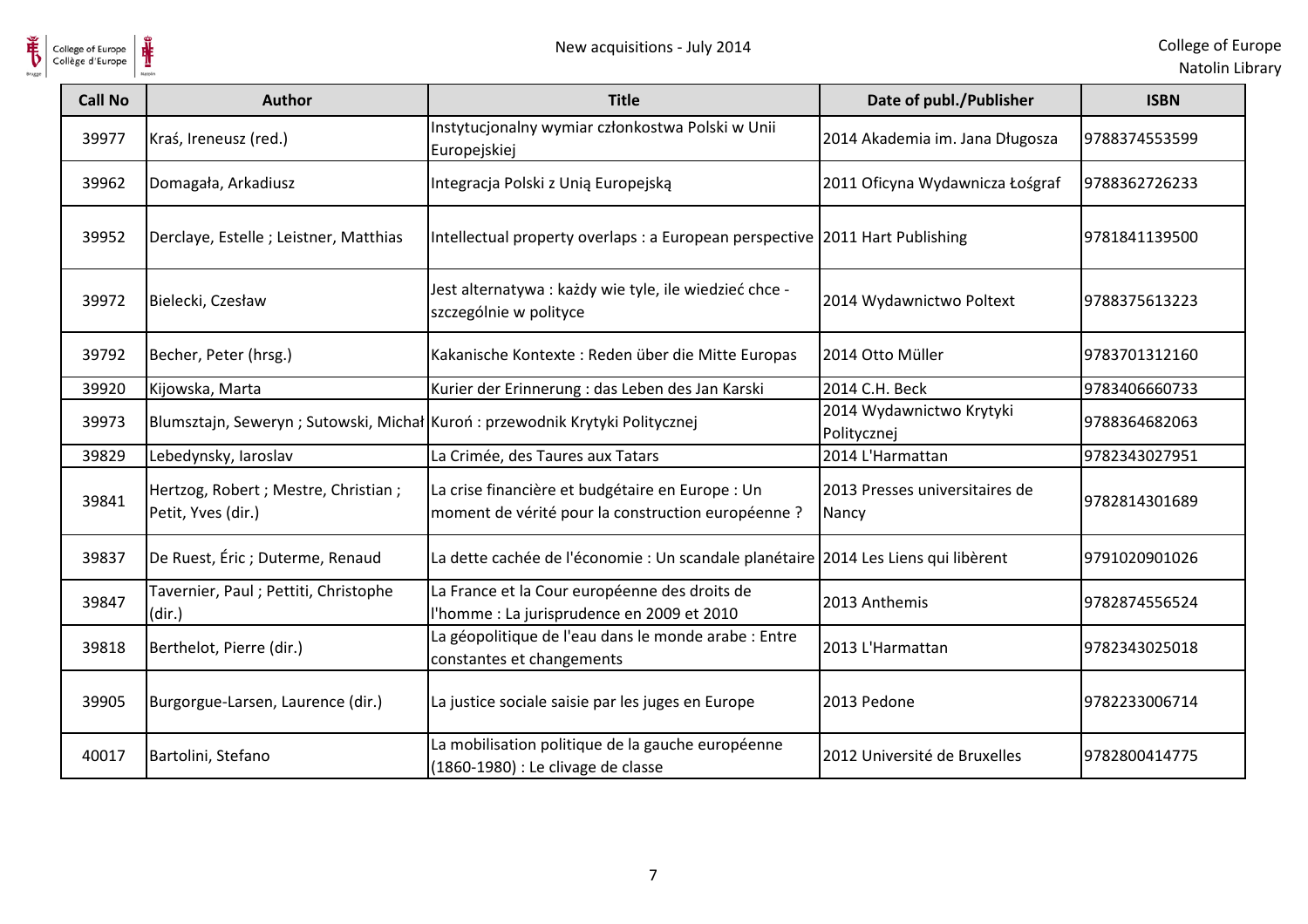

| College of Europe<br>Collège d'Europe |                                                                  | New acquisitions - July 2014                                                                                               |                                                | College of Eur<br>Natolin Lib |
|---------------------------------------|------------------------------------------------------------------|----------------------------------------------------------------------------------------------------------------------------|------------------------------------------------|-------------------------------|
| <b>Call No</b>                        | <b>Author</b>                                                    | <b>Title</b>                                                                                                               | Date of publ./Publisher                        | <b>ISBN</b>                   |
| 39893                                 | Boulineau, Emmanuelle ; Bonerandi-<br>Richard, Emmanuelle (dir.) | La pauvreté en Europe : Une approche géographique                                                                          | 2014 Presses universitaires de<br>Rennes       | 9782753529144                 |
| 39875                                 | Tournier, Arnaud                                                 | La protection diplomatique des personnes morales                                                                           | 2013 LGDJ                                      | 9782275040752                 |
| 40026                                 | Conter, Bernard                                                  | La stratégie européenne pour l'emploi : de<br>'enthousiasme à l'effacement                                                 | <b>2012 CRISP</b>                              | 9782870751176                 |
| 39806                                 | Serfaty, Simon                                                   | La tentation impériale                                                                                                     | 2004 Odile Jacob                               | 2738113680                    |
| 39849                                 | Guilloud-Colliat, Laetitia                                       | L'action normative de l'Union européenne                                                                                   | 2014 Bruylant                                  | 9782802742432                 |
| 39898                                 | Hazouard, Solène ; Lasserre, René ;<br>Uterwedde, Henrik (dir.)  | L'aide au retour à l'emploi : Politiques françaises,<br>allemandes et internationales                                      | 2013 CIRAC                                     | 9782905518453                 |
| 39827                                 | Cumin, David; Joubert, Jean-Paul                                 | L'Allemagne et le nucléaire                                                                                                | 2013 L'Harmattan                               | 9782343018294                 |
| 39843                                 |                                                                  | Stark, Hans ; Weinachter, Michèle (ed.) L'Allemagne unifiée 20 ans après la chute du Mur                                   | c2009 Presses universitaires du<br>Septentrion | 9782757401132                 |
| 39899                                 | Demesmay, Claire; Koopmann, Martin<br>; Thorel, Julien (dir.)    | L'atelier du consensus : Processus franco-allemands de<br>communication et de décision                                     | 2014 CIRAC                                     | 9782905518460                 |
| 39862                                 | Baldwin, Peter                                                   | Le narcissisme des petites différences : Etats-Unis et<br>Europe : stéréotypes et faits                                    | 2014 Markus Haller                             | 9782940427185                 |
| 39804                                 | Pilecki, Witold                                                  | Le Rapport Pilecki : Déporté volontaire à Auschwitz :<br>1940-1943                                                         | 2014 Champ Vallon                              | 9782876739550                 |
| 39891                                 | Bechtel, Delphine ; Jurgenson, Luba<br>(dir.)                    | Le tourisme mémoriel en Europe centrale et orientale                                                                       | 2013 Editions Pétra                            | 9782847430837                 |
| 39844                                 | Glamotchak, Marina                                               | L'enjeu énergétique dans les Balkans : Stratégie russe<br>et sécurité européenne                                           | 2013 Editions Technip                          | 9782710810339                 |
| 39900                                 | Mamoulia, Georges                                                | Les combats indépendantistes des Caucasiens, entre<br>URSS et puissances occidentales : le cas de la Géorgie,<br>1921-1945 | 2009 L'Harmattan                               | 9782296094765                 |
| 39834                                 | Moret-Bailly, Joël                                               | Les conflits d'intérêts : Définir, gérer, sanctionner                                                                      | 2014 LGDJ                                      | 9782275042053                 |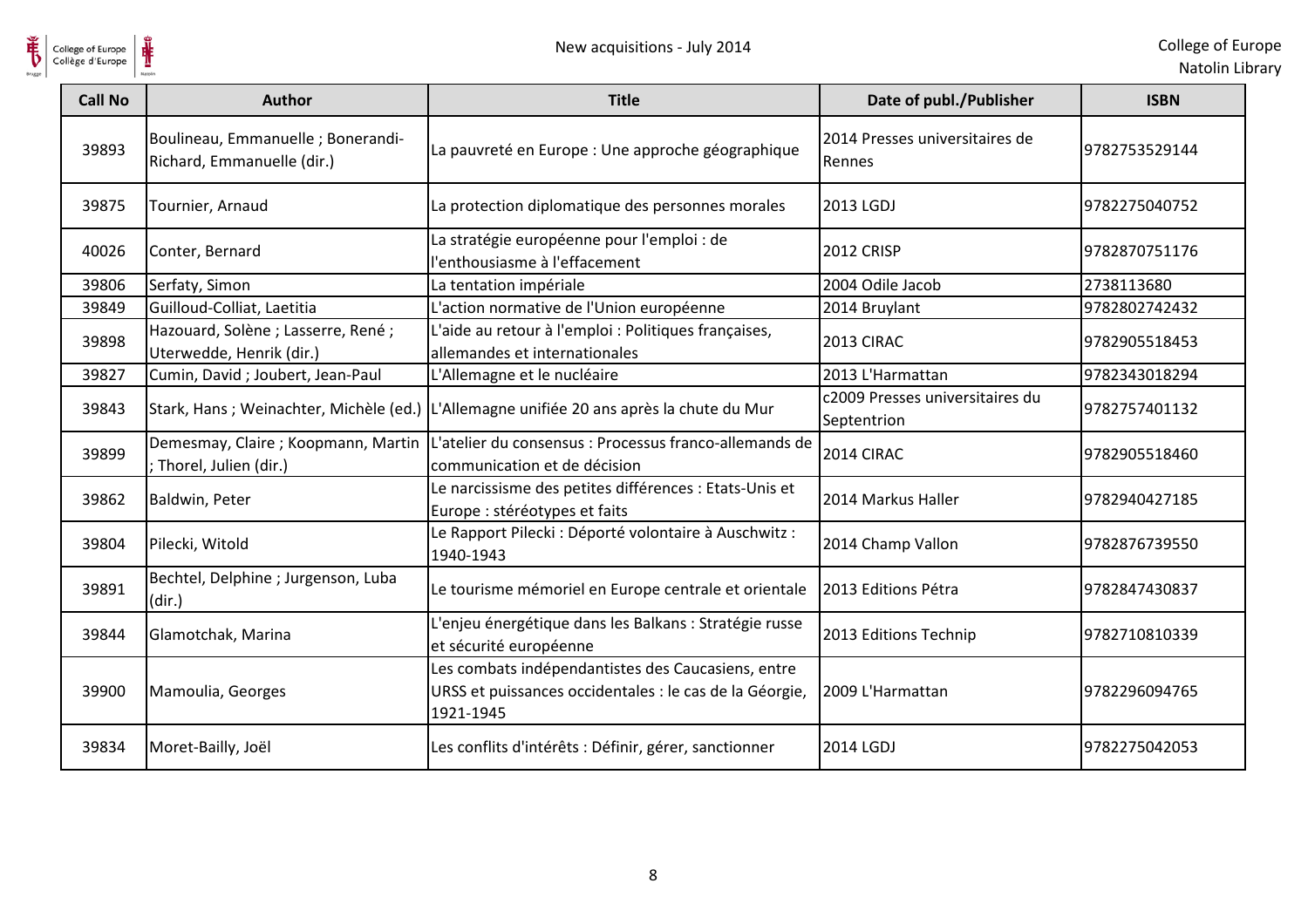

| <b>Call No</b> | <b>Author</b>                                | <b>Title</b>                                                                                                                                                                                           | Date of publ./Publisher   | <b>ISBN</b>   |
|----------------|----------------------------------------------|--------------------------------------------------------------------------------------------------------------------------------------------------------------------------------------------------------|---------------------------|---------------|
| 39828          | Baudin, Laura                                | Les cyber-attaques dans les conflits armés :<br>qualification juridique, imputabilité et moyens de<br>réponses envisagés en droit international humanitaire                                            | 2014 L'Harmattan          | 9782343026367 |
| 39840          | Fest, Joachim C.                             | Les derniers jours d'Hitler                                                                                                                                                                            | 2014 Perrin               | 9782262044060 |
| 39864          | Potvin-Solis, Laurence (dir.)                | Les effets du droit de l'Union européenne sur les<br>compétences des collectivités territoriales                                                                                                       | 2013 L'Harmattan          | 9782343010816 |
| 39808          | Fellous, Jean-Louis ; Gautier, Catherine     | Les gaz de schiste : nouvel eldorado ou impasse ?                                                                                                                                                      | 2013 Odile Jacob          | 9782738130570 |
| 39858          | Icard, Philippe (dir.)                       | Les minorités dans l'Union européenne                                                                                                                                                                  | 2014 Editions Eska        | 9782747219105 |
| 39857          | Laroche, Michel                              | Les racines chrétiennes de l'Europe : les synergies et<br>les antinomies de l'État et de l'Église et leurs enjeux<br>géopolitiques de 313 (Édit de Milan) à l'an 1054 dans la<br>formation de l'Europe | 2014 Erick Bonnier        | 9782367600222 |
| 40020          | Fastrès, Jacqueline ; Ahkim, Ahmed<br>(dir.) | Les Roms : chroniques d'une intégration impensée                                                                                                                                                       | 2012 Couleur livres       | 9782870035856 |
| 39890          | Dayez-Burgeon, Pascal                        | Les secrets de la Belgique                                                                                                                                                                             | 2013 Perrin               | 9782262040215 |
| 39902          | Weinachter, Michèle (dir.)                   | L'Est et l'Ouest face à la chute du Mur : Question de<br>perspective                                                                                                                                   | 2013 CIRAC                | 9782905518439 |
| 39815          | Jacquet, Pierre                              | L'Etat palestinien face à l'impuissance internationale                                                                                                                                                 | 2013 L'Harmattan          | 9782343020853 |
| 40018          | Beya Malengu, Bertin                         | L'État-nation à l'épreuve de la mondialisation : Edgar<br>Morin et Jürgen Habermas, deux penseurs de l'option<br>postnationale                                                                         | 2012 Academia L'Harmattan | 9782806100320 |
| 39823          | Le Bail, Gilles                              | L'Europe : Défaite ou Défis                                                                                                                                                                            | 2014 Editions Fortuna     | 9782875910073 |
| 39851          | Guigou, Élisabeth                            | L'Europe : Les défis à venir de la première puissance<br>économique mondiale                                                                                                                           | 2014 Cherche-Midi         | 9782749139692 |
| 39885          | Grard, Loïc; Kauffmann, Pascal (dir.)        | L'Europe des banques : approches juridique et<br>économique : concurrence, réglementation, marché<br>unique                                                                                            | 2010 Pedone               | 9782233006028 |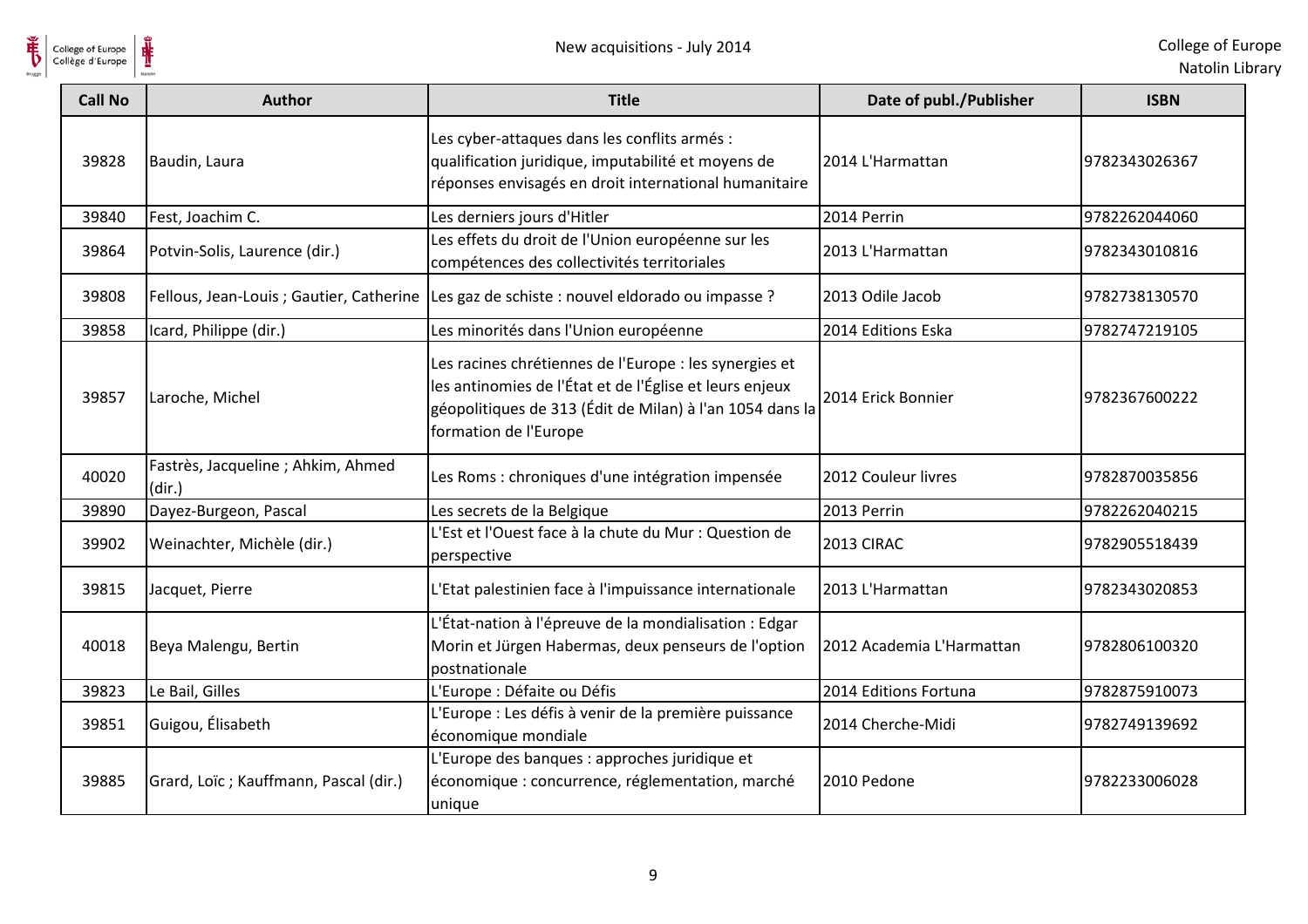

| College of Europe<br>Collège d'Europe | ⋕<br>New acquisitions - July 2014                                      |                                                                                                                                           |                                                                    | College of Eur<br>Natolin Lib |
|---------------------------------------|------------------------------------------------------------------------|-------------------------------------------------------------------------------------------------------------------------------------------|--------------------------------------------------------------------|-------------------------------|
| <b>Call No</b>                        | <b>Author</b>                                                          | <b>Title</b>                                                                                                                              | Date of publ./Publisher                                            | <b>ISBN</b>                   |
| 39904                                 | Flavier, Hugo; Moisset, Jean-Pierre<br>(dir.)                          | L'Europe des religions                                                                                                                    | 2013 Éditions Pedone                                               | 9782233006660                 |
| 39835                                 | Coriat, Benjamin et al. (dir.)                                         | L'Europe mal-Traitée : refuser le Pacte budgétaire,<br>ouvrir d'autres perspectives en Europe                                             | 2012 LLL, Les Liens qui Libèrent                                   | 9791020900005                 |
| 39805                                 | losa, Ioana                                                            | L'héritage urbain de Ceausescu : fardeau ou saut en<br>avant ? : Le centre civique de Bucarest                                            | 2006 L'Harmattan                                                   | 2296001092                    |
| 39852                                 | Wieviorka, Michel                                                      | L'impératif numérique ou la nouvelle ère des sciences<br>humaines et sociales ?                                                           | <b>2013 CNRS</b>                                                   | 9782271079817                 |
| 39859                                 | Kershaw, Ian                                                           | L'Opération Walkyrie : Juillet 1944. La chance du diable 2014 Flammarion                                                                  |                                                                    | 9782081314948                 |
| 39879                                 | Reynié, Dominique (dir.)                                               | L'opinion européenne en 2013                                                                                                              | 2013 Lignes de Repères                                             | 9782915752991                 |
| 39887                                 | (dir.)                                                                 | Yusuf, Abdulqawi ; Ouguergouz, Fatsah   L'Union africaine : cadre juridique et institutionnel :<br>Manuel sur l'organisation panafricaine | 2013 Pedone                                                        | 9782233006752                 |
| 39958                                 | Brzeziecki, Andrzej; Nocuń, Małgorzata Łukaszenka: niedoszły car Rosji |                                                                                                                                           | 2014 Społeczny Instytut<br>Wydawniczy Znak                         | 9788324021321                 |
| 39897                                 | Blondy, Alain                                                          | Malte, 7000 ans d'histoire                                                                                                                | 2011 Bouchène                                                      | 9782356760234                 |
| 39794                                 | Karski, Jan ; Gervais-Francelle, Céline<br>(Hrsg.)                     | Mein Bericht an die Welt : Geschichte eines Staates im<br>Untergrund                                                                      | 2013 Suhrkamp Verlag                                               | 9783518463673                 |
| 39906                                 | Stanisław II August, King of Poland                                    | Mémoires                                                                                                                                  | 2012 Institut d'études slaves ;<br>Bibliothèque polonaise de Paris | 9782720404849                 |
| 39935                                 | Buckley-Zistel, Susanne ; Schäfer,<br>Stefanie (eds.)                  | Memorials in Times of Transition                                                                                                          | 2014 Intersentia                                                   | 9781780682112                 |
| 39886                                 | Gauthier, Catherine ; Gautier, Marie ;<br>Gouttenoire, Adeline (dir.)  | Mineurs et droits européens                                                                                                               | 2012 Pedone                                                        | 9782233006493                 |
| 39850                                 | Odent, Bruno                                                           | Modèle allemand, une imposture : L'Europe en danger                                                                                       | 2014 Le Temps des Cerises                                          | 9782841099986                 |
| 40012                                 | Low, Patrick; Baldwin, Richard E. (eds.) Multilateralizing regionalism |                                                                                                                                           | 2009 Cambridge University Press                                    | 9780521738101                 |
| 39965                                 | Sloterdijk, Peter                                                      | Musisz życie swe odmienić : o antropotechnice                                                                                             | 2014 Wydawnictwo Naukowe PWN                                       | 9788301177607                 |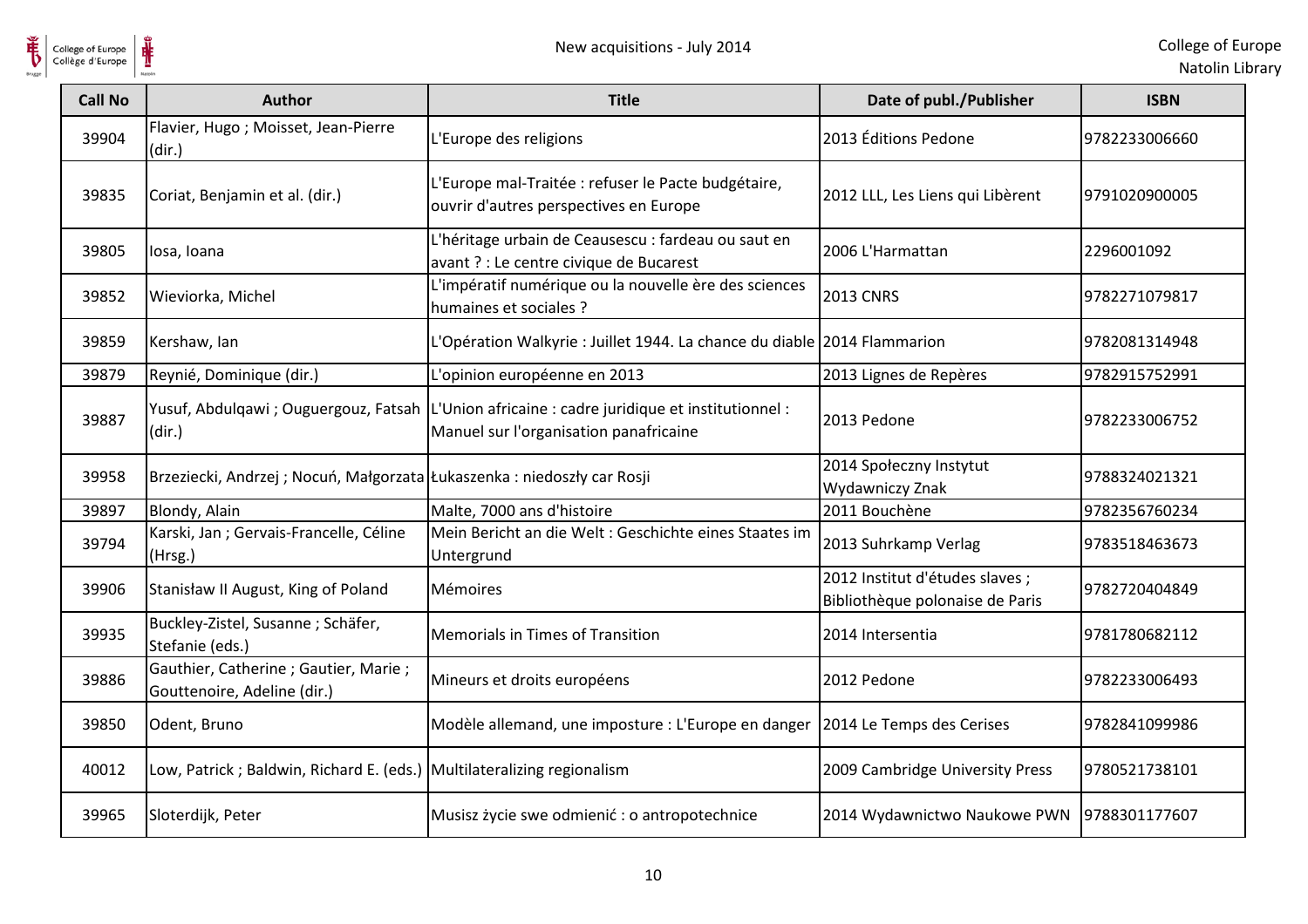

| College of Europe<br>Collège d'Europe |                                                             | New acquisitions - July 2014                                                                                                 |                                      | College of Eur<br>Natolin Lib |
|---------------------------------------|-------------------------------------------------------------|------------------------------------------------------------------------------------------------------------------------------|--------------------------------------|-------------------------------|
| <b>Call No</b>                        | <b>Author</b>                                               | <b>Title</b>                                                                                                                 | Date of publ./Publisher              | <b>ISBN</b>                   |
| 39997                                 | Pawelec, Jan; Szeliga, Paweł                                | Nadgonić czas Wywiad rzeka ze Zdzisławem<br>Najderem                                                                         | 2014 Świat Książki                   | 9788379430802                 |
| 39937                                 | Saiz Arnaiz, Alejandro; Alcoberro<br>Llivina, Carina (eds.) | National constitutional identity and European<br>integration                                                                 | 2013 Intersentia                     | 9781780681603                 |
| 39971                                 | Stelmach, Jerzy; Brożek, Bartosz                            | Negocjacje                                                                                                                   | 2014 Copernicus Center Press         | 9788378860976                 |
| 40013                                 | Schoenman, Roger                                            | Networks and institutions in Europe's emerging<br>markets                                                                    | 2014 Cambridge University Press      | 9781107031340                 |
| 39961                                 | Kołakowski, Leszek                                          | Niepewność epoki demokracji                                                                                                  | 2014 Wydawnictwo Znak                | 9788324031245                 |
| 39963                                 | Grupińska, Anka                                             | Odczytanie listy: opowieści o warszawskich<br>powstańcach Żydowskiej Organizacji Bojowej                                     | 2014 Wydawnictwo Czarne              | 9788375367348                 |
| 39953                                 | Bradley, Kieran; Travers, Noel;<br>Whelan, Anthony (eds.)   | Of Courts and Constitutions : Liber Amicorum in<br>Honour of Nial Fennelly                                                   | 2014 Hart Publishing                 | 9781849466653                 |
| 39968                                 | Nykiel, Włodzimierz; Zalasiński, Adam<br>$(\text{red.})$    | Orzecznictwo Trybunału Sprawiedliwości Unii<br>Europejskiej w sprawach podatkowych                                           | 2014 Wolters Kluwer                  | 9788326443008                 |
| 40014                                 | Powell, Benjamin                                            | Out of Poverty: sweatshops in the global economy                                                                             | 2014 Cambridge University Press      | 9781107688933                 |
| 39854                                 | Bailleux, Julie                                             | Penser l'Europe par le droit : L'invention du droit<br>communautaire en France                                               | 2014 Dalloz-Sirey                    | 9782247136421                 |
| 39795                                 | Hesse, Jan-Otmar et al. (eds.)                              | Perspectives on European Economic and Social History<br>= Perspektiven der Europäischen Wirtschafts- und<br>Sozialgeschichte | 2014 Nomos                           | 9783832977603                 |
| 39995                                 | Trejnis, Zenon; Radziejewski, Ryszard<br>$(\text{red.})$    | Polska w euroatlantyckiej strefie bezpieczeństwa                                                                             | 2014 Wojskowa Akademia<br>Techniczna | 9788379380145                 |
| 39880                                 | Fischer, Claude (dir.)                                      | Pour une Europe compétitive et solidaire = Towards<br>competitiveness and solidarity in Europe                               | 2012 Le Manuscrit                    | 9782304039085                 |
| 39872                                 | Desrameaux, Gérard-David                                    | Pour une Europe souveraine : Ecrits et plaidoyers                                                                            | 2014 Fernand Lanore                  | 9782851577351                 |
| 39838                                 | Giuliani, Jean-Dominique                                    | Pourquoi et comment L'Europe restera le cœur du<br>monde : petit traité d'optimisme                                          | 2014 Lignes de Repères               | 9782366090086                 |
| 39967                                 | Marszałek-Kawa, Joanna; Wawrzyński,<br>Patryk (red.)        | Prawo i polityka na wschód od Europy                                                                                         | 2014 Wydawnictwo Adam<br>Marszałek   | 9788377809426                 |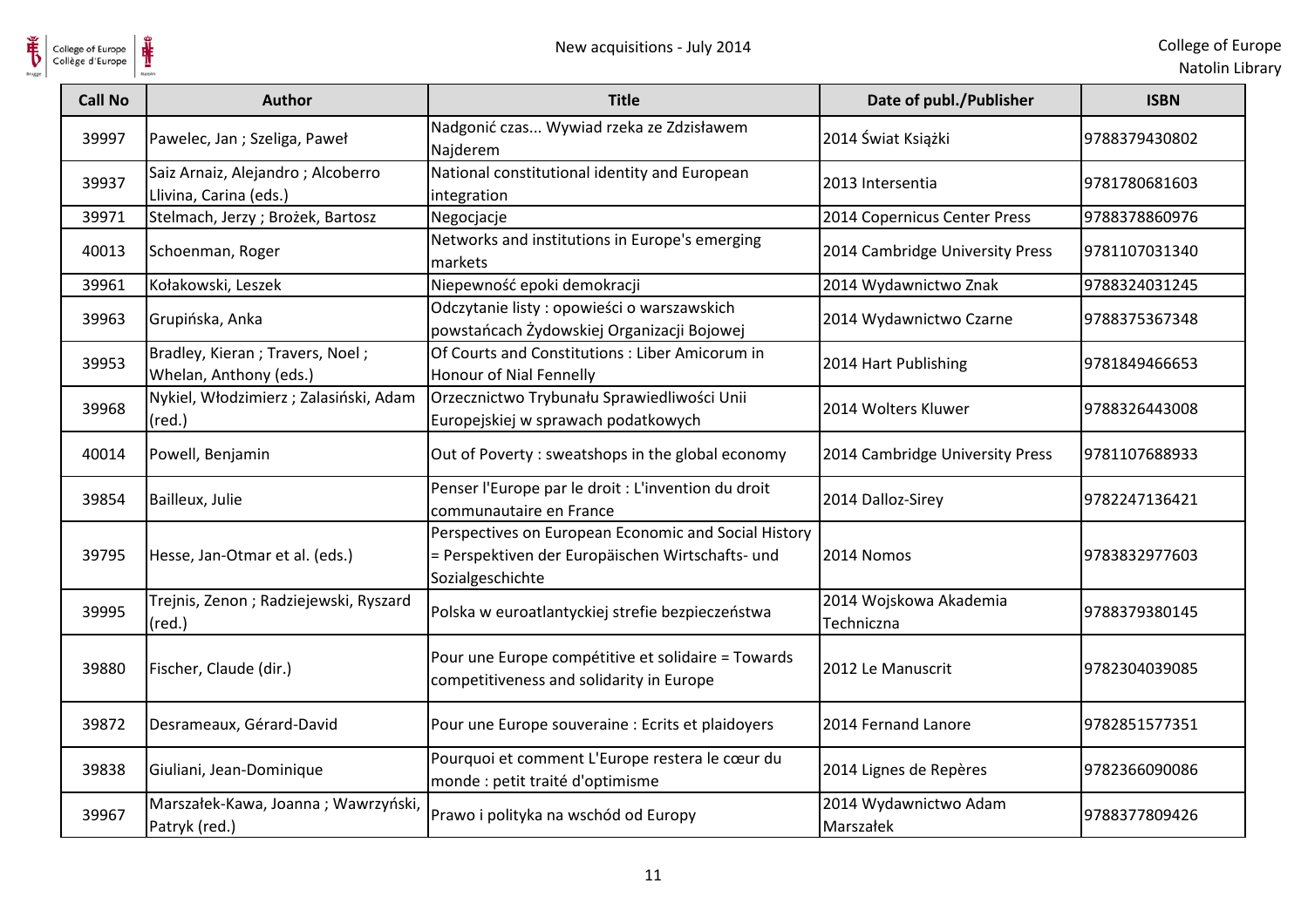

| College of Europe<br>Collège d'Europe | New acquisitions - July 2014                                        |                                                                                                                                           |                                             | College of Eur<br>Natolin Lib |
|---------------------------------------|---------------------------------------------------------------------|-------------------------------------------------------------------------------------------------------------------------------------------|---------------------------------------------|-------------------------------|
| <b>Call No</b>                        | <b>Author</b>                                                       | <b>Title</b>                                                                                                                              | Date of publ./Publisher                     | <b>ISBN</b>                   |
| 39966                                 | Barcik, Jacek; Wentkowska,<br>Aleksandra                            | Prawo Unii Europejskiej                                                                                                                   | 2014 Wydawnictwo C. H. Beck                 | 9788325555887                 |
| 39993                                 | Zawidzka-Łojek, Anna; Grzeszczak,<br>Robert ; Łazowski, Adam (red.) | Prawo Unii Europejskiej: instytucje i porządek prawny<br>prawo materialne                                                                 | 2014 Instytut Wydawniczy<br>EuroPrawo       | 9788376270913                 |
| 39994                                 | Skibińska, Ewa                                                      | Prawo Unii Europejskiej : orzecznictwo                                                                                                    | 2014 Wydawnictwo C. H. Beck                 | 9788325557218                 |
| 39974                                 | Gacka-Asiewicz, Aneta (red.)                                        | Prawo Unii Europejskiej w pigułce                                                                                                         | 2014 C.H. Beck                              | 9788325562571                 |
| 39861                                 | Sauron, Jean-Luc ; Reguer-Petit, Léa                                | Procédures devant les juridictions de l'Union<br>européenne et devant la CEDH                                                             | 2014 Gualino-Lextenso                       | 9782297039208                 |
| 39992                                 | Tereszkiewicz, Filip                                                | Proces instytucjonalizacji wspólnej polityki zagranicznej 2013 Europejskie Centrum<br>bezpieczeństwa Unii Europejskiej                    | Edukacyjne                                  | 9788362363728                 |
| 39907                                 | Barbou des Places, Ségolène (dir.)                                  | Protectionnisme et droit de l'Union européenne                                                                                            | 2014 Editions Pedone                        | 9782233007070                 |
| 39892                                 | Brach-Thiel, Delphine; Fourment,<br>François (coord.)               | Questions de droit pénal international, européen et<br>comparé : Mélanges en l'honneur du professeur Alain<br>Fournier                    | 2014 Presses universitaires de<br>Nancy     | 9782814301733                 |
| 39863                                 | Lyssyvets, Anastassia                                               | Raconte la vie heureuse Souvenirs d'une survivante<br>de la Grande Famine en Ukraine                                                      | 2009 L'Harmattan                            | 9782296107380                 |
| 39991                                 | Johnson, Ross A.                                                    | Radio Wolna Europa i Radio Swoboda : lata CIA i<br>późniejsze                                                                             | 2014 Kolegium Europy Wschodniej             | 9788378931966                 |
| 39878                                 | Schreiber, Thomas                                                   | Robert Schuman : De la déclaration Schuman à Pour<br>l'Europe                                                                             | 2013 Lignes de Repères                      | 9782366090048                 |
| 39989                                 | Pudlo, Anna                                                         | Rola parlamentu narodowego w sprawach UE po<br>wejściu w życie Traktatu z Lizbony                                                         | 2014 Elipsa                                 | 9788371519659                 |
| 39990                                 | Kuźmiak, Marta                                                      | Rola unijnych państw neutralnych w kształtowaniu<br>bezpieczeństwa w Europie                                                              | 2013 Dom Wydawniczy DUET                    | 9788362558728                 |
| 39988                                 | Riedel, Rafał                                                       | Rotacyjna prezydencja Rady Unii Europejskiej po<br>wejściu w życie Traktatu z Lizbony : analiza ról<br>prezydencji w okresie przejściowym | 2014 Wydawnictwo Uniwersytetu<br>Opolskiego | 9788373955981                 |
| 39856                                 | Schnapper, Pauline                                                  | Royaume-Uni doit-il sortir de l'Union européenne ?                                                                                        | 2014 La Documentation Française             | 9782110094643                 |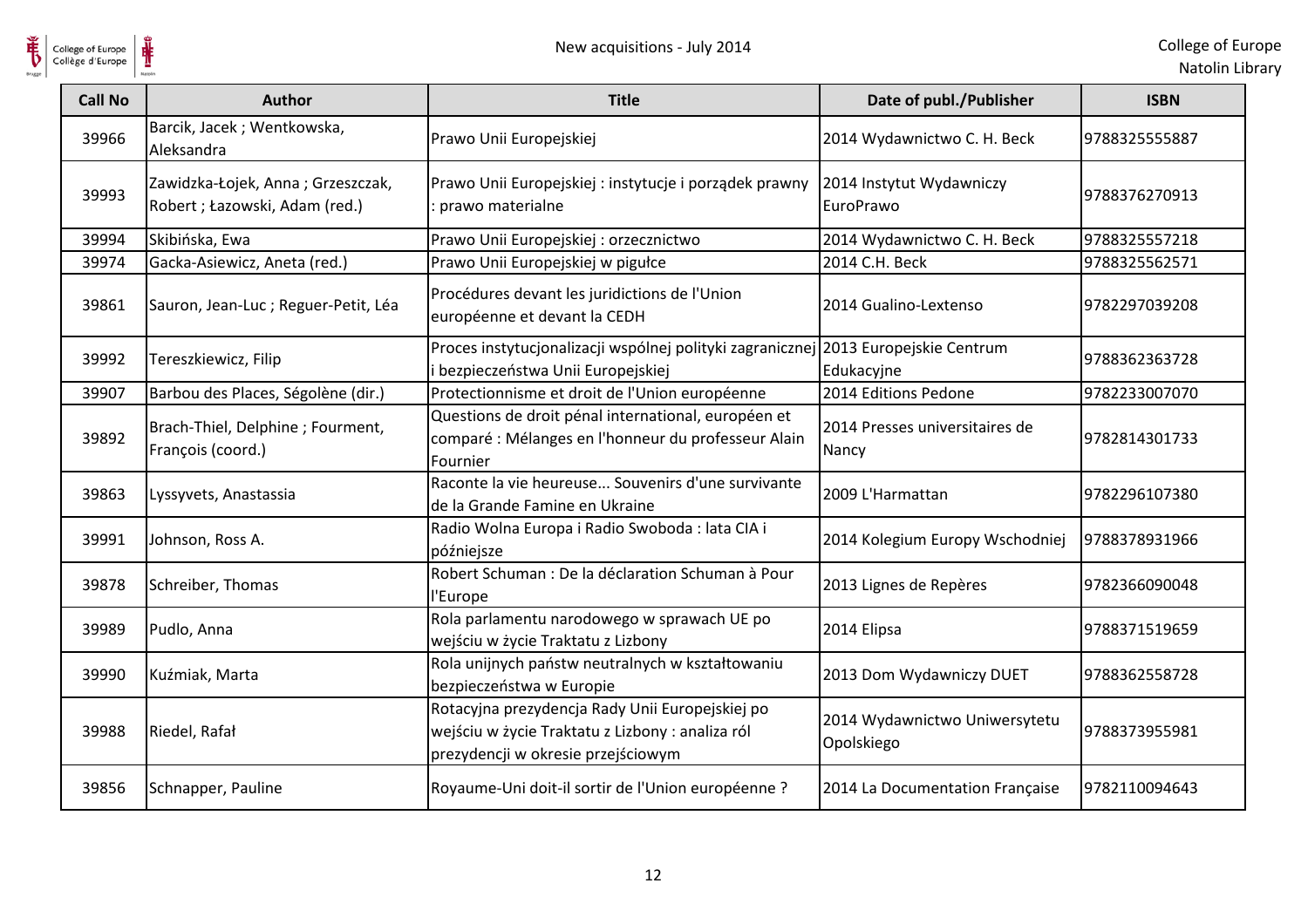

| College of Europe<br>Collège d'Europe | New acquisitions - July 2014                 |                                                                                                     |                                              | College of Eur<br>Natolin Lib |
|---------------------------------------|----------------------------------------------|-----------------------------------------------------------------------------------------------------|----------------------------------------------|-------------------------------|
| <b>Call No</b>                        | <b>Author</b>                                | <b>Title</b>                                                                                        | Date of publ./Publisher                      | <b>ISBN</b>                   |
| 39780                                 | Chopin, Thierry ; Foucher, Michel (ed.)      | Schuman Report on Europe : State of the Union 2014                                                  | 2014 Lignes de Repères                       | 9782366090109                 |
| 39998                                 | Smith, Douglas                               | Skazani : ostatnie dni rosyjskiej arystokracji                                                      | 2014 Wydawnictwo Literackie                  | 9788308053188                 |
| 39867                                 | Januszewska, Edyta; Rullac, Stéphane         | Social problems in Europe : Dilemmas and possible<br>solutions                                      | 2013 L'Harmattan                             | 9782343018676                 |
| 40024                                 | Leyens, Jacques Philippe                     | Sommes-nous tous racistes ? : Psychologie des<br>racismes ordinaires                                | 2012 Editions Mardaga                        | 9782804700881                 |
| 39943                                 | Schmeidel, John C.                           | Stasi: Shield and Sword of the Party                                                                | 2014 Routledge                               | 9781138010413                 |
| 39913                                 | Bauman, Zygmunt ; Bordoni, Carlo             | <b>State of Crisis</b>                                                                              | 2014 Polity Press                            | 9780745680958                 |
| 40003                                 | Kling, Aleksandra                            | Stosunki Francji z krajami Maghrebu : Przeszłość<br>kolonialna a współczesność                      | 2013 AWR Skarpa Warszawska                   | 9788363842048                 |
| 39985                                 | Mik, Cezary; Jeżewski, Marek (red.)          | Swoboda handlu międzynarodowego w prawie<br>międzynarodowym                                         | 2013 Scriptum                                | 9788364028175                 |
| 39976                                 | Myszel, Karol                                | Tajemnice rekrutacji : najlepsze sposoby na sukces w<br>rozmowie kwalifikacyjnej                    | 2014 Helion                                  | 9788324689859                 |
| 39869                                 | Gerstnerová, Andrea                          | Temps de crise et vie associative : Migrants de l'Afrique<br>subsaharienne et des Balkans en Europe | 2014 L'Harmattan                             | 9782343022970                 |
| 40004                                 | Przybylska, Beata (red.)                     | The Arab Spring                                                                                     | 2011 Wydawnictwo Naukowe<br><b>WNPID UAM</b> | 9788362907168                 |
| 39944                                 | Geeroms, Hans; Ide, Stefaan; Naert,<br>Frank | The European Union and the euro: how to deal with a<br>currency built on dreams                     | 2014 Intersentia                             | 9781780681832                 |
| 40015                                 | Leggiere, Michael V.                         | The Fall of Napoleon. Vol. 1, The Allied Invasion of<br>France, 1813-1814                           | 2014 Cambridge University Press              | 9781107683501                 |
| 39945                                 | Moorhead, Timothy                            | The legal order of the European Union: the<br>institutional role of the European Court of Justice   | 2014 Routledge                               | 9780415529709                 |
| 39692                                 | O'Shea, Brendan                              | The Modern Yugoslav Conflict 1991-1995 : Perception,<br>deception and dishonesty                    | 2012 Routledge                               | 9780415650243                 |
| 40016                                 | Johns, Michael                               | The new minorities of Europe : social cohesion in the<br>European Union                             | 2014 Lexington Books                         | 9780739149485                 |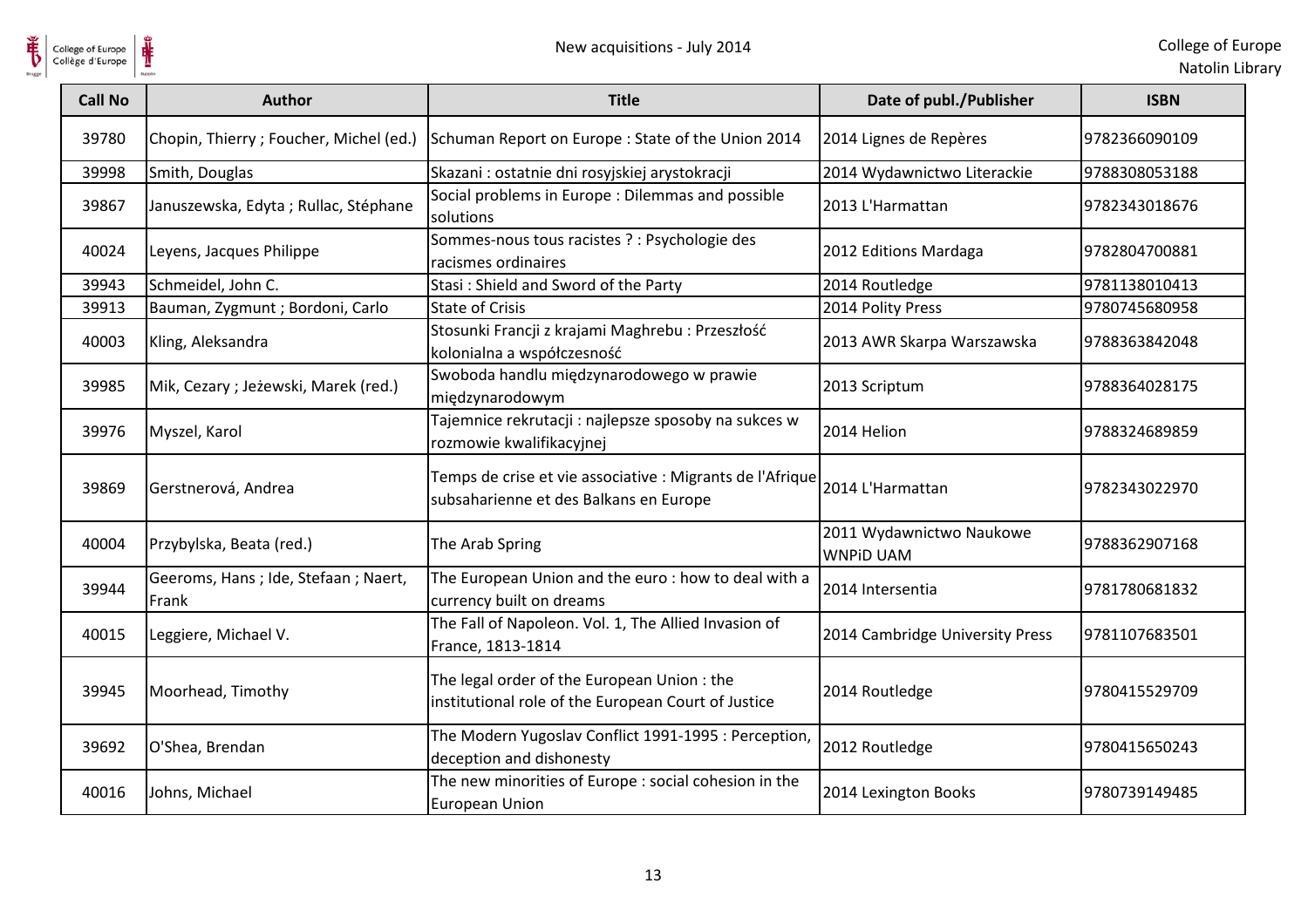

| College of Europe<br>Collège d'Europe | New acquisitions - July 2014                            |                                                                                                                                                 |                                                           | College of Eur<br>Natolin Lib |
|---------------------------------------|---------------------------------------------------------|-------------------------------------------------------------------------------------------------------------------------------------------------|-----------------------------------------------------------|-------------------------------|
| <b>Call No</b>                        | <b>Author</b>                                           | <b>Title</b>                                                                                                                                    | Date of publ./Publisher                                   | <b>ISBN</b>                   |
| 39942                                 | Cisneros, Mario                                         | The Role of EU State Aid Law in Promoting a Pro-<br>innovation Policy : A Review from the Perspective of<br>University-Industry R&D Cooperation | 2014 Intersentia                                          | 9781780682341                 |
| 39946                                 | De Visser, Maartje ; Mei, Anne Pieter<br>van der (eds.) | The Treaty on European Union 1993-2013 : reflections<br>from Maastricht                                                                         | 2013 Intersentia                                          | 9781780682068                 |
| 40022                                 | Levinet, Michel                                         | Théorie générale des droits et libertés                                                                                                         | 2012 Némésis                                              | 9782874554070                 |
| 39986                                 | Borkowska, Ewa; Wojewoda, Beata<br>$(\text{red.})$      | Tożsamość Europejczyków                                                                                                                         | 2014 Politechnika Śląska                                  | 9788378802204                 |
| 39936                                 | Wouters, Nico (ed.)                                     | Transitional Justice and Memory in Europe (1945-<br>2013)                                                                                       | 2014 Intersentia                                          | 9781780682143                 |
| 39889                                 | Sandu, Traian                                           | Un fascisme roumain : Histoire de la Garde de fer                                                                                               | 2014 Perrin                                               | 9782262033477                 |
| 39809                                 | Serfaty, Simon                                          | Un monde nouveau en manque d'Amérique                                                                                                           | 2014 Odile Jacob                                          | 9782738130938                 |
| 39846                                 | Berthoin, Georges                                       | Une Destin d'Européen : De l'utopie à l'espérance :<br>entretiens                                                                               | 2014 Editions Albin Michel                                | 9782226253743                 |
| 39896                                 | Caldwell, Christopher                                   | Une révolution sous nos yeux : Comment l'Islam va<br>transformer l'Europe et la France                                                          | 2011 Editions du Toucan                                   | 9782810005703                 |
| 40034                                 | Sanetra, Krystyna (oprac. i red.)                       | Uniwersytet Jagielloński - Biblioteka Jagiellońska -<br>Jagiellońska Biblioteka Cyfrowa: www.jbc.bj.uj.edu.pl                                   | 2013 Biblioteka Jagiellońska.<br>Uniwersytet Jagielloński | 9788393492626                 |
| 39947                                 | Shohat, Ella; Stam, Robert                              | Unthinking Eurocentrism : multiculturalism and the<br>media                                                                                     | 2014 Routledge                                            | 9780415538619                 |
| 39773                                 | Gammon, Carolyn; Unger, Israel                          | Unwritten Diary of Israel Unger                                                                                                                 | 2013 Wilfrid Laurier University Press 9781771120111       |                               |
| 39999                                 | Ferenc, Ewa et al.                                      | Ustawa o prawie autorskim i prawach pokrewnych :<br>komentarz                                                                                   | 2014 Wydawnictwo C. H. Beck                               | 9788325563875                 |
| 39865                                 | Marcou, Jean; Türkmen, Füsun (dir.)                     | Vingt ans de changements en Turquie (1992-2012)                                                                                                 | 2013 L'Harmattan                                          | 9782343011301                 |
| 39914                                 | Nüesch, Sabina                                          | Voluntary export restraints in WTO and EU law :<br>consumers, trade regulation and competition policy                                           | 2010 Peter Lang                                           | 9783039117673                 |